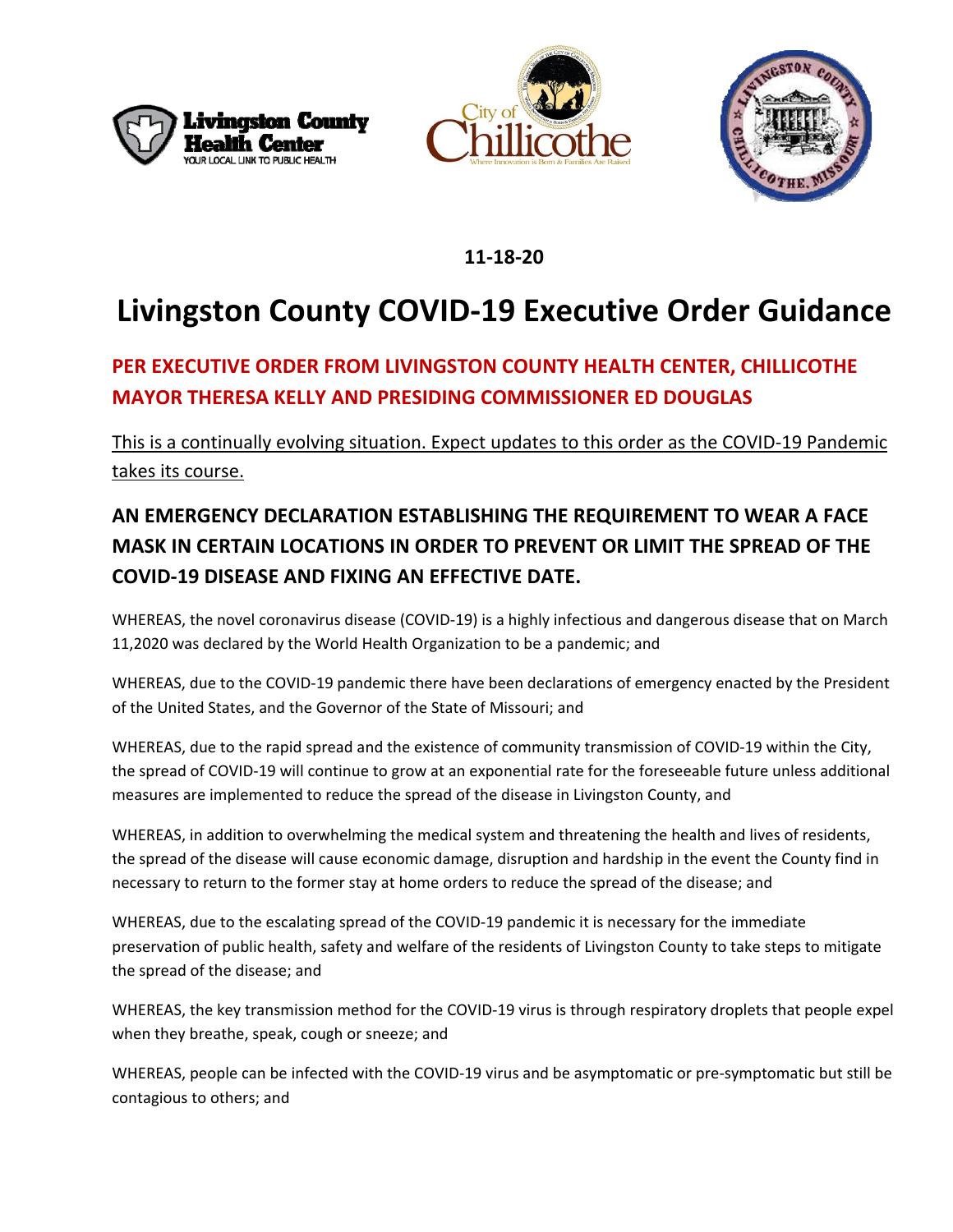WHEREAS, numerous epidemiologists have found that widespread use of a face covering or masks is necessary to prevent the more rapid spread of the COVID-19 virus, and thereby necessary for the safety and health of Livingston county citizens, residents, and visitors; and

WHEREAS, the United States Centers for Disease Control and Prevention has recommended that members of the public, when they need to interact with others outside the home, and especially in indoor settings should cover their mouth and nose to prevent inadvertently spreading COVID-19; and

WHEREAS, the wearing of a face covering or mask by patrons and employees to the greatest extent possible may allow businesses to remain open while protecting the health and safely of the public and employees and keeping he local economy strong and out schools open during the period In which the disease is being brought out under control in the community; and

WHEREAS, the Livingston County Health Center. finds that wearing a Face Covering or Mask is an appropriate and necessary method of reducing the spread of COVID-19 and will be the least restrictive means imposed with the greatest benefit to reduce community spread; and

WHEREAS, strict use of face coverings or masks may limit the spread of COVID-19 to such an extent that further Stay at Home Orders may not be needed; and

WHEREAS, the **Livingston County Health Center with endorsement from the City of Chillicothe, the Commissioners of Livingston County, Chillicothe R-II School District, and Hedrick Medical Center** deem it is in the best interest of public health for individuals to practice social distancing and use the additional precaution of face coverings or masks while in public contact with other persons and finds it is necessary for the immediate preservation of an EMERGENCY DECLARATION on the day of introduction so that such rules may go into effect on November 20, 2020.

#### **AS OF FRIDAY, NOVEMBER 20TH, 2020 THE FOLOWING APPLIES:**

Except as otherwise provided in this Declaration all persons age seven years old and above who are present within the jurisdiction of the County of Livingston are required to wear a clean Face Covering or Mask any time they are, or will be, in contact with other people who are not household members. The requirement to wear a Face Covering or Mask shall go into effect on November 20, 2020. The Health Center and Public Officials will constantly monitor the situation and reevaluate at the beginning of the year.

Definition. As used in this declaration, a "**Face Covering or Mask**" means a covering made of cloth, fabric, or other soft or permeable material, without holes, that covers only the nose and mouth and surrounding areas of the lower face. Medical grade masks are not required; coverings may be fashioned from gators, bandanas or other materials. A covering that hides or obscures the wearer's eyes or forehead is not a Face Mask. A Face Mask may be factory-made, or may be handmade and improvised from ordinary household materials.